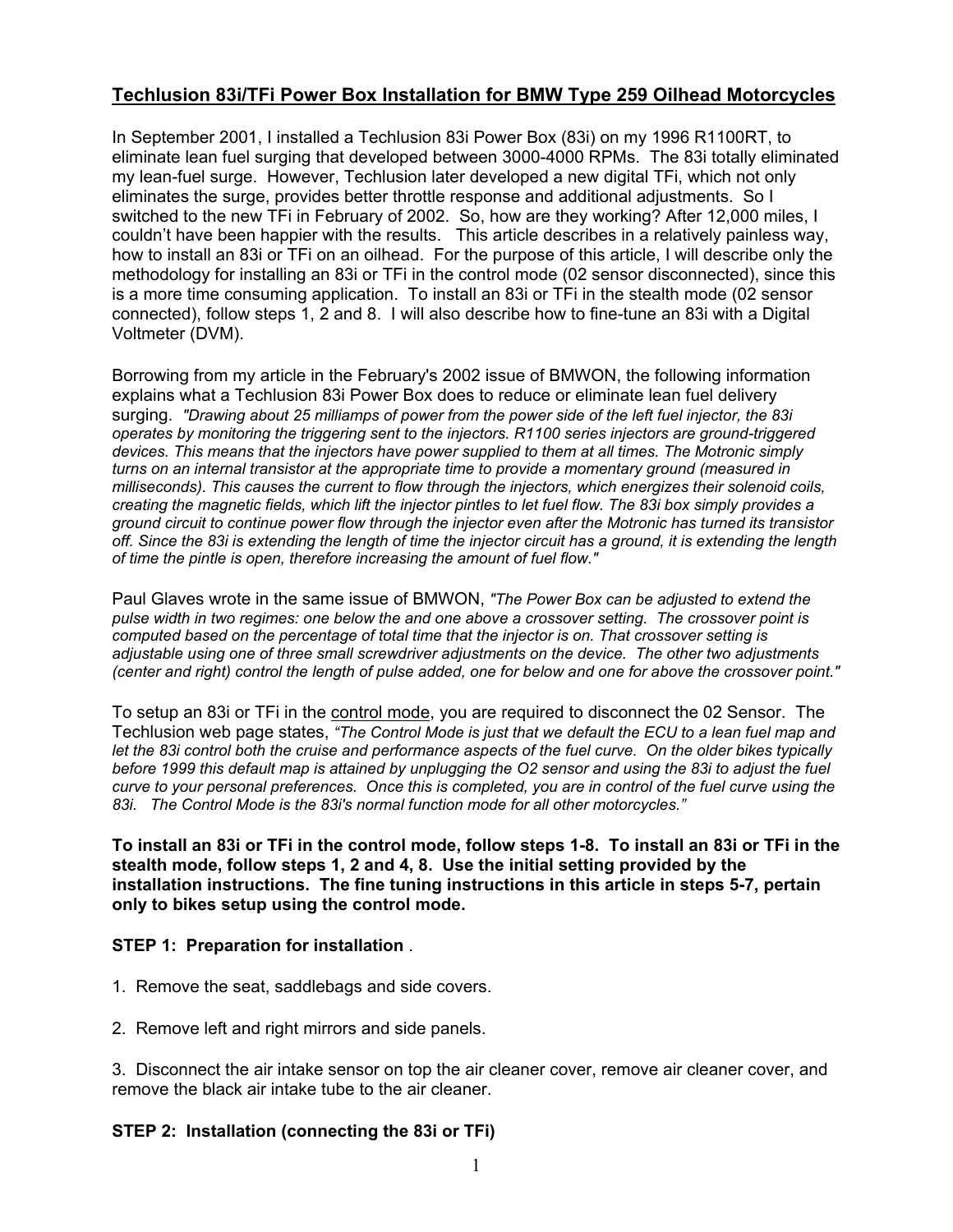- 1. Disconnect the battery to allow the Motronic to reset at the negative post.
- 2. Connect the tap connectors to the left side fuel injector. (See diagrams below)
	- a. Connect the blue wire to the yellow/white wire.
	- b. Connect the red wire to the green/white wire.
	- c. Connect the black wire to the battery ground wire.



*Photos Reference: http://www.techlusion.com/OilHeads.htm* 

3. Place the 83i or TFi fuel module out of the way in preparation for lifting the fuel tank.

### **STEP 3: Disconnecting the O2 sensor**

1. Carefully remove the fuel tank retaining bolt on the right side of the fuel tank. This bolt is located on the right bottom corner near the battery. **Caution:** The bolt has a nut on the backside. After loosening, gain positive control of the nut to avoid having it drop into a hard to reach place. Set the nut and bolt aside.

2. Pull the fuel tank slightly rearward and lift up about two inches. If you tilt the tank a bit to the left, it will stay up in that position.

3. Trace the O2 sensor located on the right side of the exhaust system in front of the catalytic converter to the cannon plug under the tank and disconnect the plug. Secure the disconnected cannon plugs in place.

4. Lower the fuel tank and secure the fuel tank retaining bolt.

**Caution:** Ensure your throttle cable on the right side returns properly into its retaining caps. By lifting the fuel tank, the cable may pull out of its seat and not properly reseat. Failure to return the cable to its seat may desynchronize your throttle bodies.

## **STEP 4: The Cat Code Plug**

Techlusion no longer recommends removing the Cat Code Plug (CCP) and replacing it with a jumper. For all Techlusion applications, use the stock CCP. Do not use a Techlusion 83i or TFI without a CCP installed. Techlusion 83i and TFi's are designed to be used with the stock CCP.

## **STEP 5: Initial settings for the 83i fuel module**

1. Open the 83i fuel module box by removing the two cover retaining screws.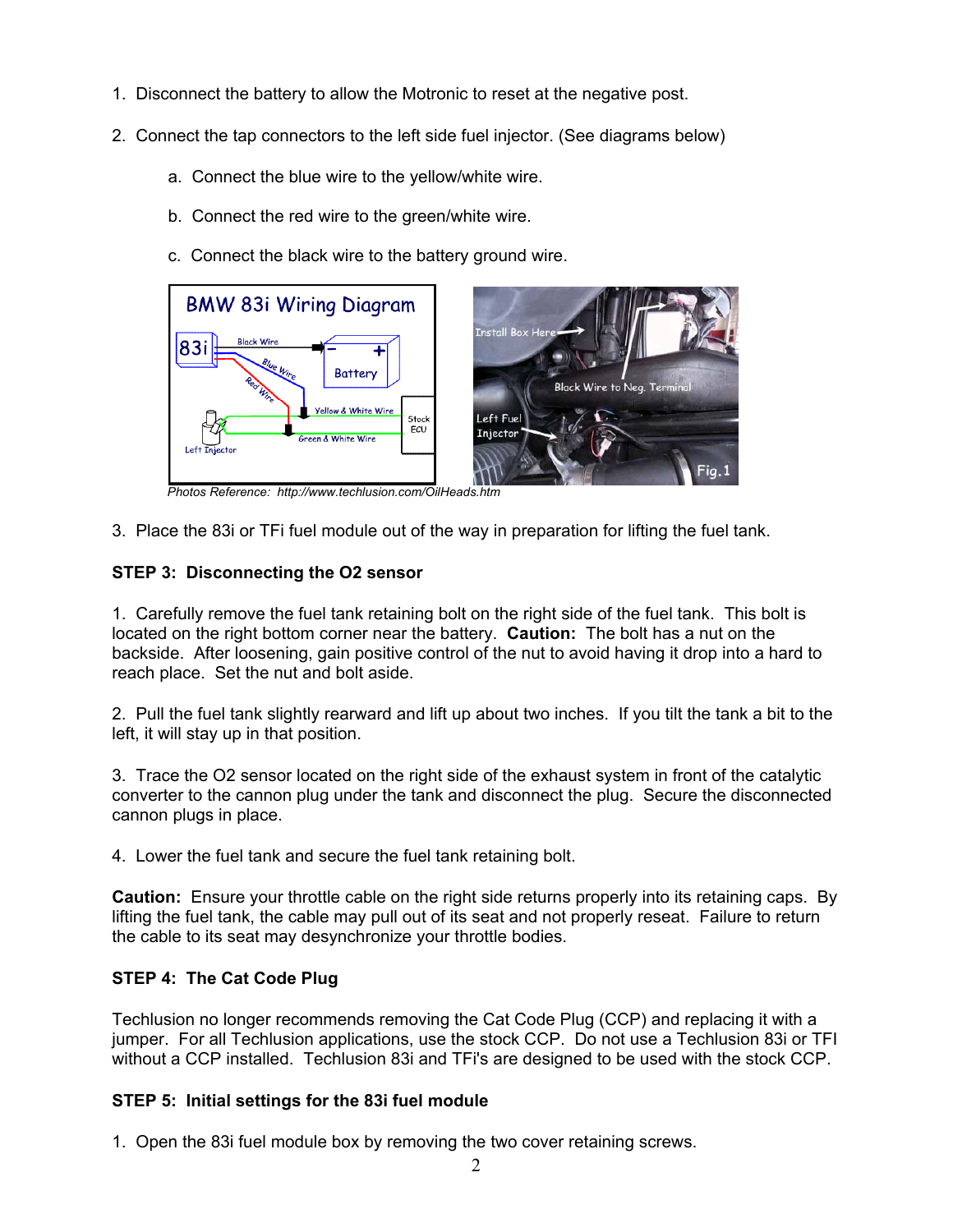2. With a small screwdriver, turn the left pot fully clockwise to the 11 o'clock position. This allows the 83i to automatic determine green (center pot) to red (right pot) changeover based on engine load. In the control mode, this pot will never need a future adjustment.



*Photo Reference: http://www.techlusion.com/OilHeads.htm. Modification by Ken Krumm*

3. With a small screwdriver, turn the center and right pots fully counter-clockwise to the 1 o'clock position. This turns off both midrange and high range pots for the initial startup.



*Photo Reference: http://www.techlusion.com/OilHeads.htm. Modification by Ken Krumm*

4. Reconnect the negative battery terminal.

#### **STEP 6: Adjusting the 83i for operations**

1. Start the bike and warm up to normal operating temperatures (five bars). **Note:** After restarting with the center and right pots turned off, the bike will initially have a hard time idling without engaging the choke lever. Why? With the 02 sensor disconnected, the Motronic will defaulted to a leaner map then it normally uses (R1100RT only).

2. Disengage the choke lever. With a small screwdriver, slowly turn the midrange center pot until it's between the 2-3 o'clock position or to the point where your bike idles at the proper RPM. This will add a small amount of fuel by extending the opening of the fuel injectors, and the engine will smoothen out. Since your center pot is your midrange pot, it will affect idle. So, you have two adjustment options at this point.

a. Your first option is you can adjust the center pot to where your idle returns to your desired idle speed. BMW specification is 1000 RPMs +150.

b. Your second option is you can adjust the center pot for best performance and readjust your idle with the brass air screws.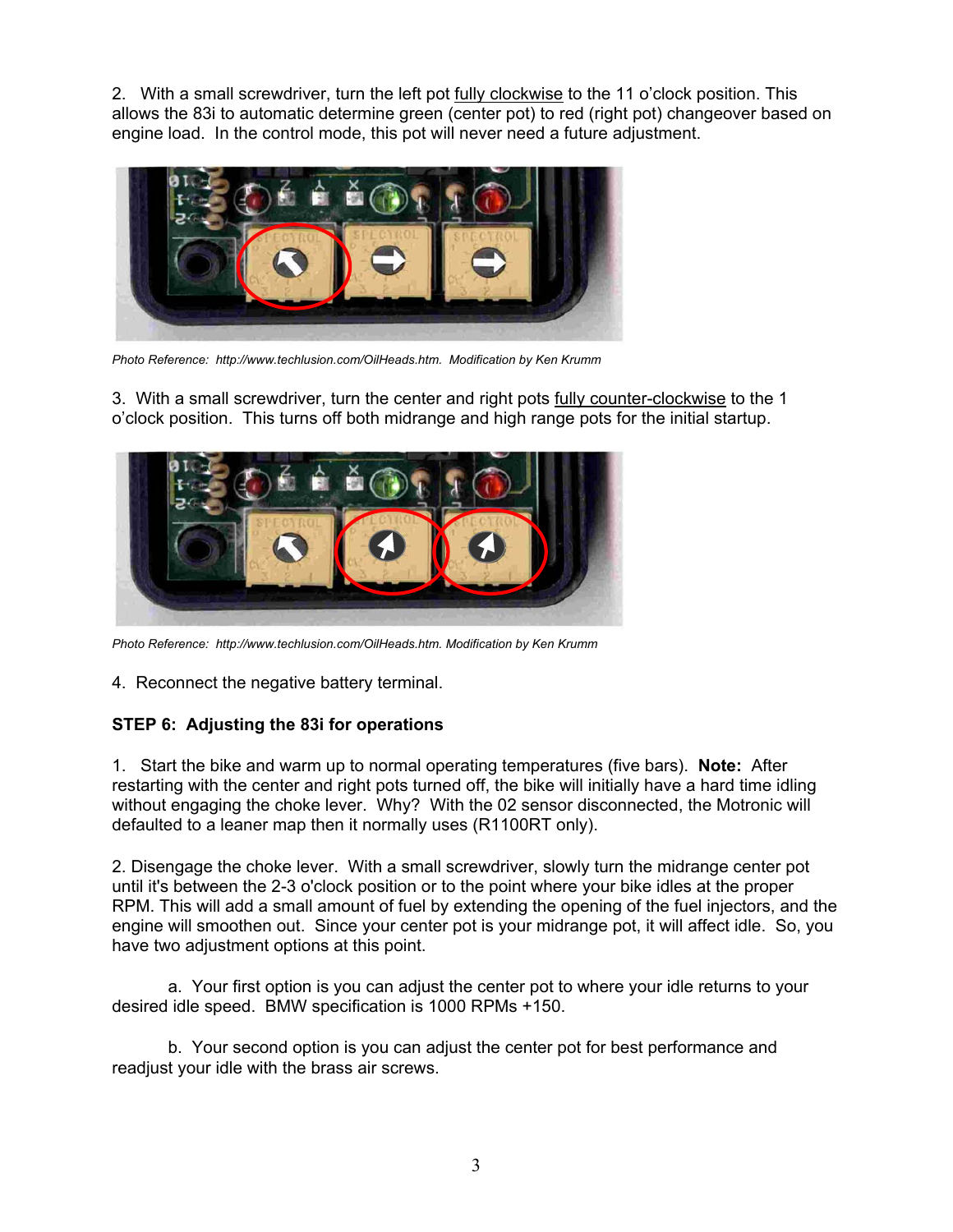

*Photo Reference: http://www.techlusion.com/OilHeads.htm. Modification by Ken Krumm*

3. With a small screwdriver, slowly turn the high range right pot until it was between the 2-3 o'clock position. Since this pot activates in the control mode under load at approximately 4500- 5000 RPMs, the motor idle is not affected. This is the performance pot.



*Photo Reference: http://www.techlusion.com/OilHeads.htm. Modification by Ken Krumm*

**Note**: Techlusion does not recommend adjusting the center or right pots beyond the 3 o'clock position. Adjusting this pot past the 3 o'clock position will not damage your motor. This is a point where you've reached maximum performance. Adjusting beyond the 3 o'clock position will waste fuel without a performance return.

### **STEP 7: Fine tuning the 83i with a DVM**

1. Above the three pots are three small test point labeled **Z**, **Y** and **X**. The **Z** test point is for the left pot, a **Y** test point is for the center pot, and the **X** test point is for the right pot.



*Photo Reference: http://www.techlusion.com/OilHeads.htm. Modification by Ken Krumm*

2. With the bike running, connect the negative lead of the DVM to a ground or the negative battery post. With the red positive DVM lead, touch the **Y** test point. At 1 o'clock (fully counterclockwise), the pot is off and your DVM will display 0 volts. At the 3 o'clock position, the DVM will display approximately 2.50 volts (maximum range for control mode). Again, more fuel is not always better. Adjust your bike to where it runs best and is the most fuel-efficient. Each bike is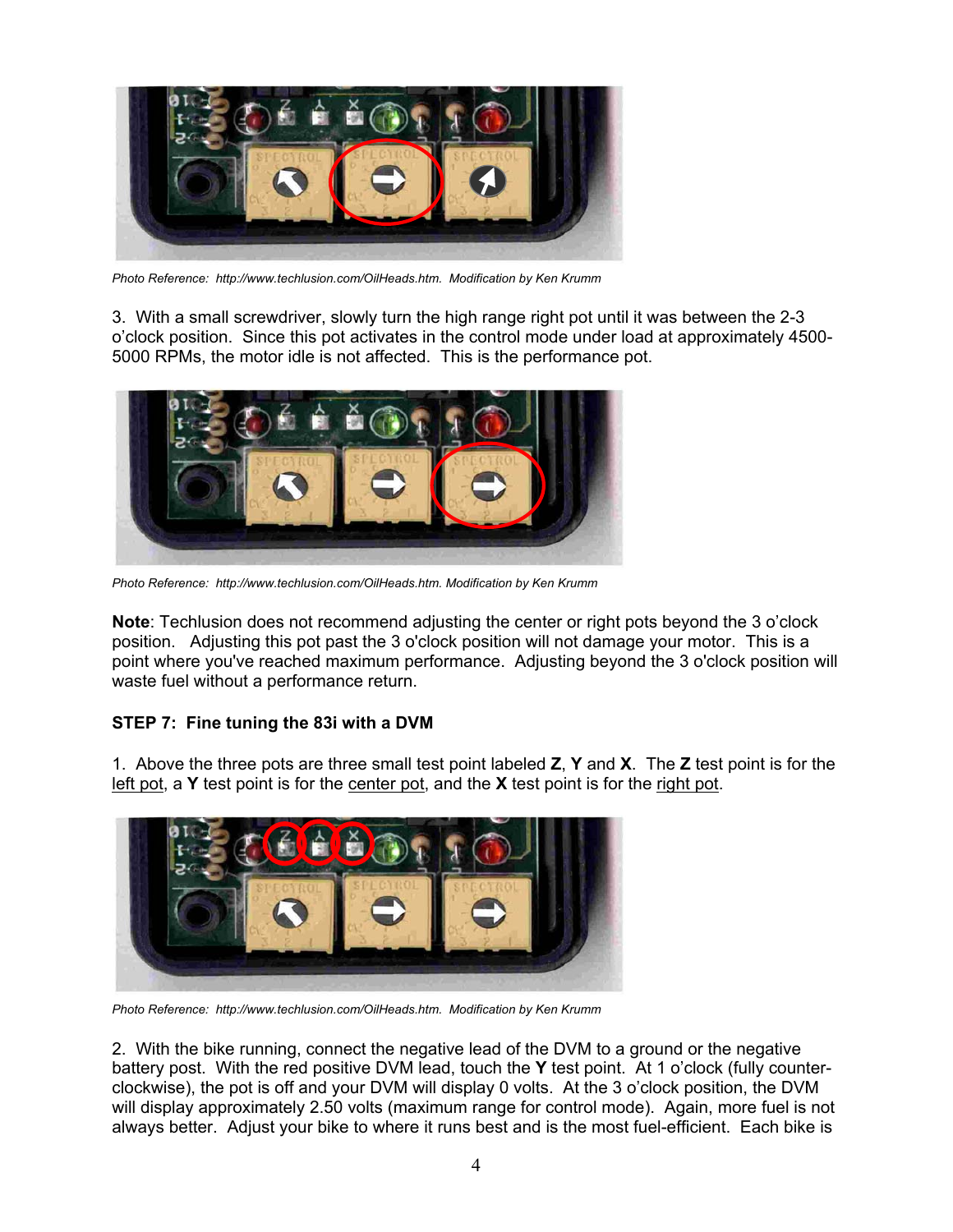different. I prefer my bike around 2.35 volts. For touring, you can turn down the pot to around 1.50 - 2.00 volts for maximum fuel efficiency. The center pot is your primary adjustment for midrange touring or cruising.

**Note:** By securing the negative DVM lead to a ground, you can adjust the center pot with a small screwdriver while watching the DVM increase or decrease in voltage.



*Photo Reference: http://www.techlusion.com/OilHeads.htm. Modification by Ken Krumm*

3. With the bike running, connect the negative lead of the DVM to a ground or the negative battery post. With the red positive DVM lead, touch the **X** test point. Again, at 1 o'clock (fully counter-clockwise), the pot is off and your DVM will display 0 volts. However, at the 3 o'clock position, the DVM will display approximately 1.50 volts (maximum range for control mode). About 1.0 volt less than the center pot. The right pot is your high range pot that activates in the control mode under load at approximately 4500-5000 RPMs. I prefer my bike around .95 to 1.05 volts.



*Photo Reference: http://www.techlusion.com/OilHeads.htm. Modification by Ken Krumm*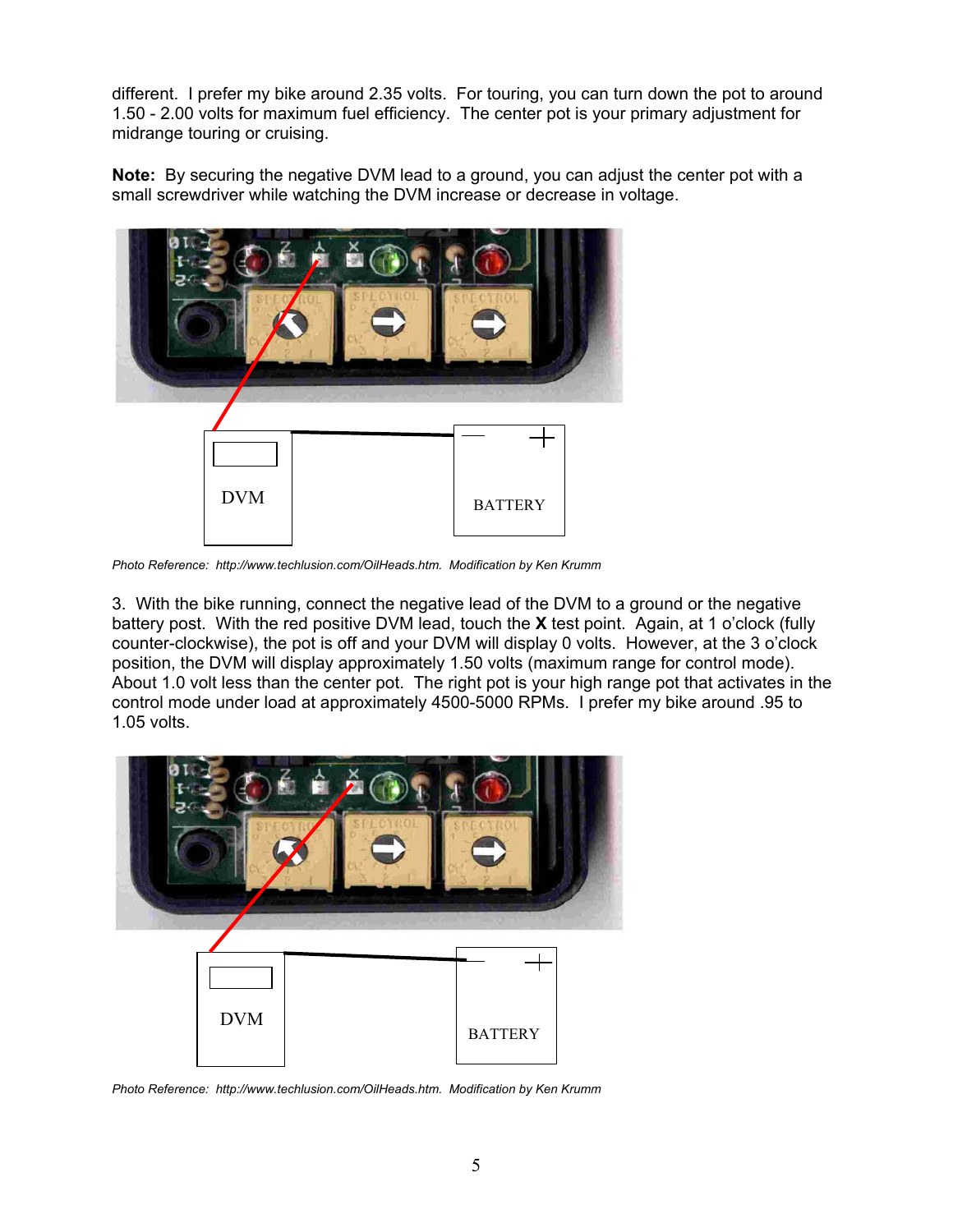4. Put the cover back on the 83i fuel module box and secure it to the recommended location by Techlusion (see photo above). Retain in place.

5. Since you moved the throttle cables lifting the fuel tank, I recommend checking the throttle body synchronization before reassembly.

6. Reassembly the bike.

# **STEP 8: TFi Pot Settings Common for most Models with the O2 Sensor Unplugged**

1. Let the bike warm up until it idles normally. At idle the green light should be on all the time.

2. Adjust the green fuel pot (usually in the 2-3 o'clock range) for the setting that sounds best. If it sounds the same over a small range always choose the lean side of the good running range.

3. Take the bike for a test drive. During this test you only want to drive the casually in the ranges where you have had the surge problem. You should notice that the surging is now better if not totally gone. If you still have a little surging turn in a little more green fuel.

4. The yellow fuel pot is used to enhance performance. It acts much like an accelerator pump and only effects fuel during heavy throttle. Try a couple of different setting until you find the one that is best suited for your style of driving. The yellow fuel is also helpful when you engine is having hot weather detonation problems, a little more yellow fuel will usually fix this type of a problem.

5. The photo below is the most common setting for R1100RT motorcycles with 02 sensor disconnected. Use this setting as a base setting. Adjust from this setting. On an R1100RT with the 02 sensor connected, turn down the green pot to 1 o'clock and add fuel to the red fuel pot to around 3 o'clock.



# **TFI PHOTO for R1100RT with 02 sensor disconnected**